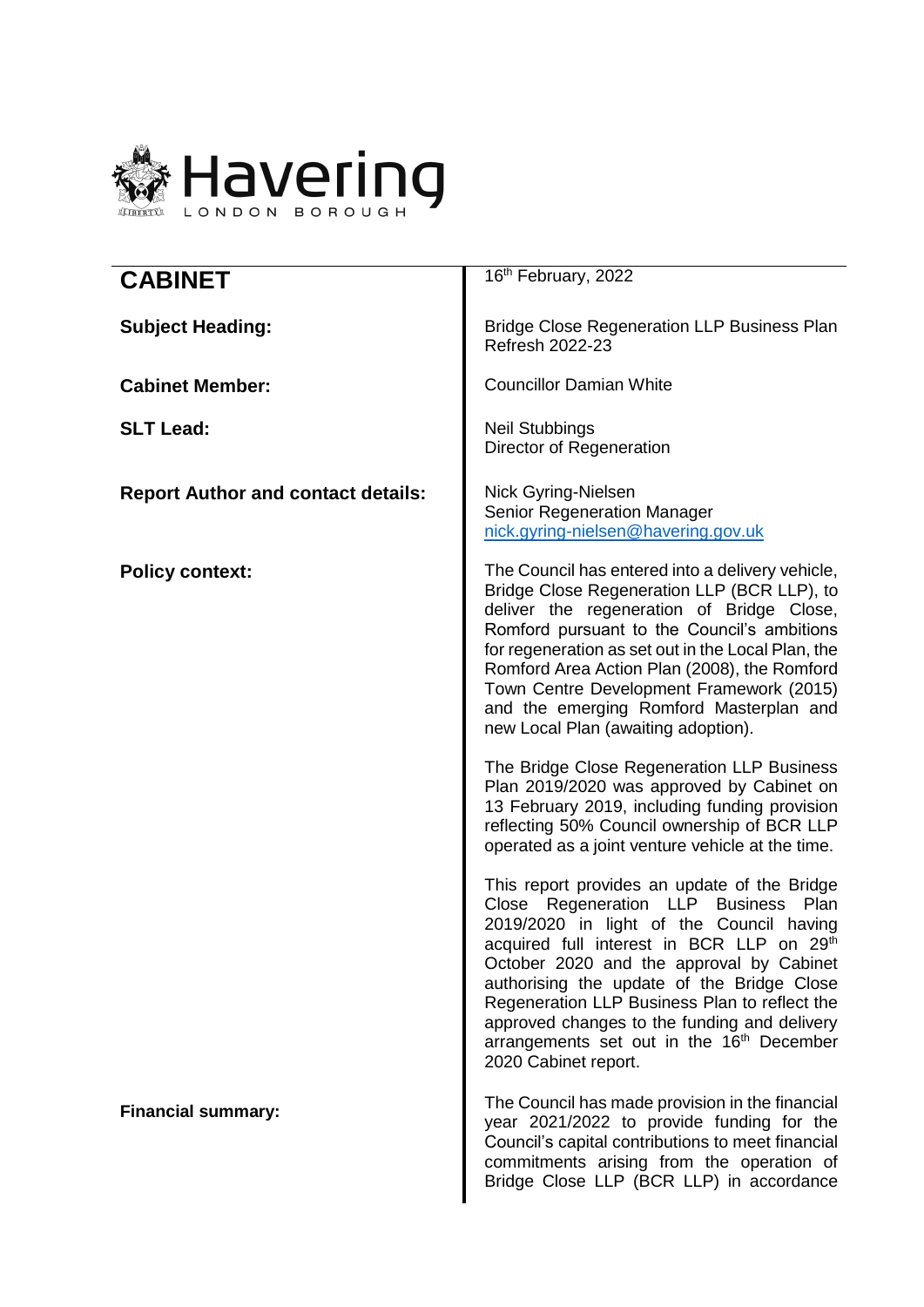|                                      | with the project documents, the BCR LLP<br>Business Plan 2019/2020, and the approval by<br>Cabinet of the recommendations relating to the<br>funding and delivery arrangements set out in<br>the 16th December 2020 Cabinet agenda. |
|--------------------------------------|-------------------------------------------------------------------------------------------------------------------------------------------------------------------------------------------------------------------------------------|
|                                      | This report outlines proposed changes to the<br>Business Plan, and recommends a revised<br>budget to enable its implementation.                                                                                                     |
| Is this a Key Decision?              | This is a key decision because the<br>expenditure exceeds £500,000.                                                                                                                                                                 |
| When should this matter be reviewed? | December 2022                                                                                                                                                                                                                       |
| <b>Reviewing OSC:</b>                | Overview & Scrutiny Board<br><b>Town &amp; Communities OSC</b>                                                                                                                                                                      |

# **The subject matter of this report deals with the following Council Objectives**

| Communities making Havering   |     |
|-------------------------------|-----|
| Places making Havering        | [x] |
| Opportunities making Havering |     |
| Connections making Havering   |     |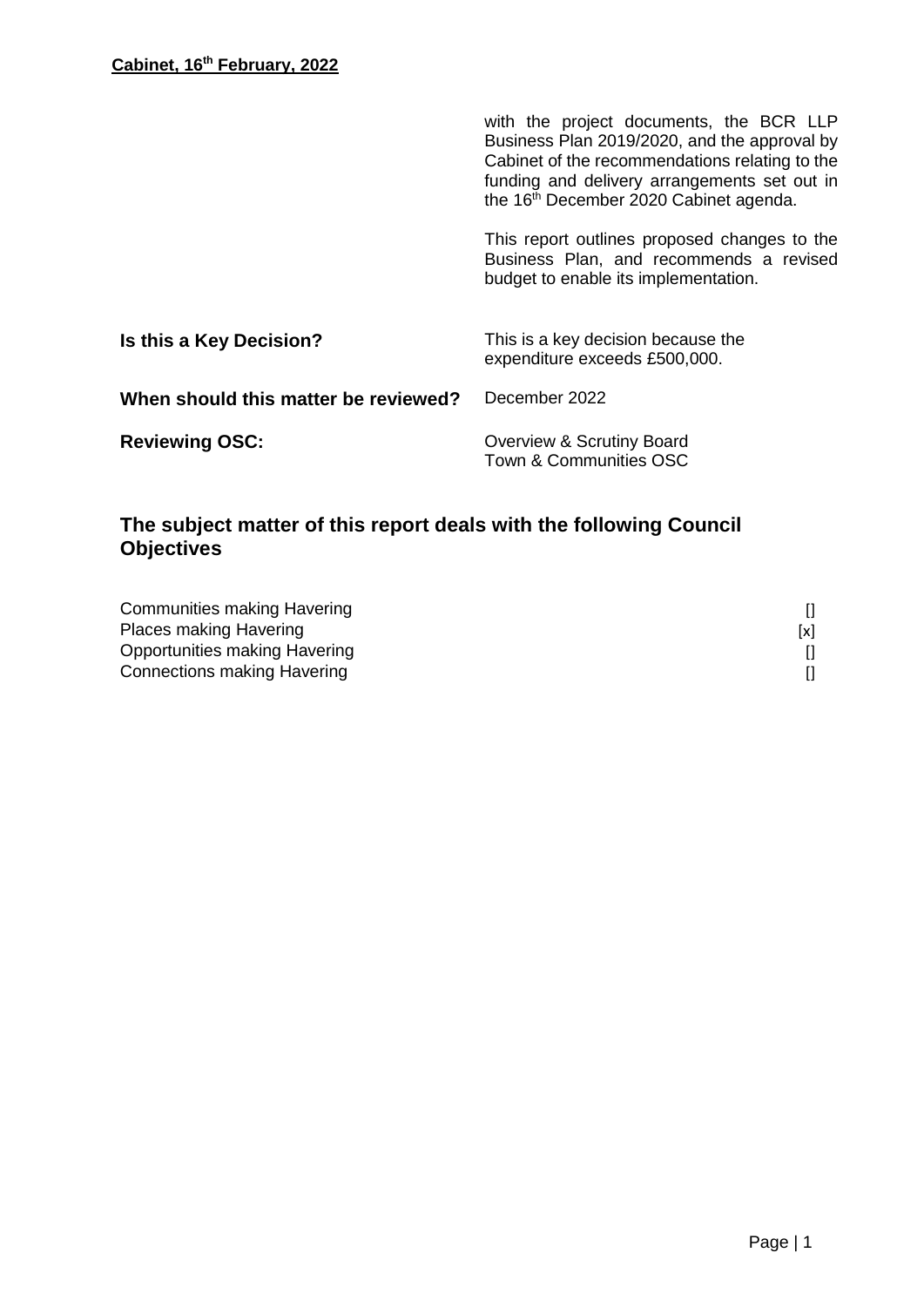# **SUMMARY**

- 1.1 The Council established a joint venture development vehicle, Bridge Close Regeneration LLP ('BCR LLP', 'Joint Venture' or 'JV') to bring forward the proposed regeneration of the site known as Bridge Close (see plan with red line at Appendix A). BCR LLP was until October 2020 jointly owned between the Council and a private sector partner. On 16<sup>th</sup> September 2020, Cabinet approved the proposed acquisition by the Council of the private sector interest in BCR LLP and on 29<sup>th</sup> October 2020, the Council entered into a purchase agreement to acquire the interest in BCR LLP that it did not already own from the private sector partner.
- 1.2 In light of the Council acquiring full control of Bridge Close Regeneration LLP, on 16<sup>th</sup> December 2020, Cabinet considered a number of recommendations relating to the future funding and delivery of the scheme. Approval was granted for the Council to deliver the regeneration of Bridge Close directly, funding the development entirely through Council resources, predominantly using the Housing Revenue Account. Cabinet approved a budget with referral to and subsequent agreement by Full Council on 3rd March 2021.
- 1.3 Cabinet also authorised the Director of Regeneration to update the Bridge Close Regeneration LLP Business Plan 2019/20 ('the Business Plan') to reflect the proposed changes to the funding and delivery arrangements and new ownership structure.
- 1.4 The Business Plan forms part of a comprehensive suite of project documents, including the Members' Agreement, the Land Agreement, the Land Acquisition Strategy, the Security Agreement and the Loan Note Instruments, which amongst others, set out the strategy and the terms and conditions for provision of funding by the Council as principal Member of the Joint Venture. The Business Plan is a suite of strategy and policy documents, including a budget and financial model with detailed forecasts, which provides a management framework for delivering the vision and objectives for the regeneration of Bridge Close. The Bridge Close Regeneration LLP Business Plan 2019/2020 was approved by Cabinet on 13<sup>th</sup> February 2019 and subsequently adopted by the Bridge Close Regeneration LLP.
- 1.5 In accordance with the Members Agreement, the Board of Bridge Close Regeneration LLP must prepare, issue and agree a draft Business Plan to the Council as Member. Once agreed, the draft Business Plan would replace the then current Business Plan as the formal Business Plan adopted by the Bridge Close Regeneration LLP.
- 1.6 This report provides an update of to the Business Plan and a review of key work streams underpinning the delivery of the Council's vision for Bridge Close. It provides an update of the budget and financial model approved by Cabinet in December 2020 and recommends that the updated Business Plan be agreed, noting the significant benefits to the regeneration of Romford town centre, the contribution towards Havering's target for housing delivery, and the expected financial returns anticipated in the plan.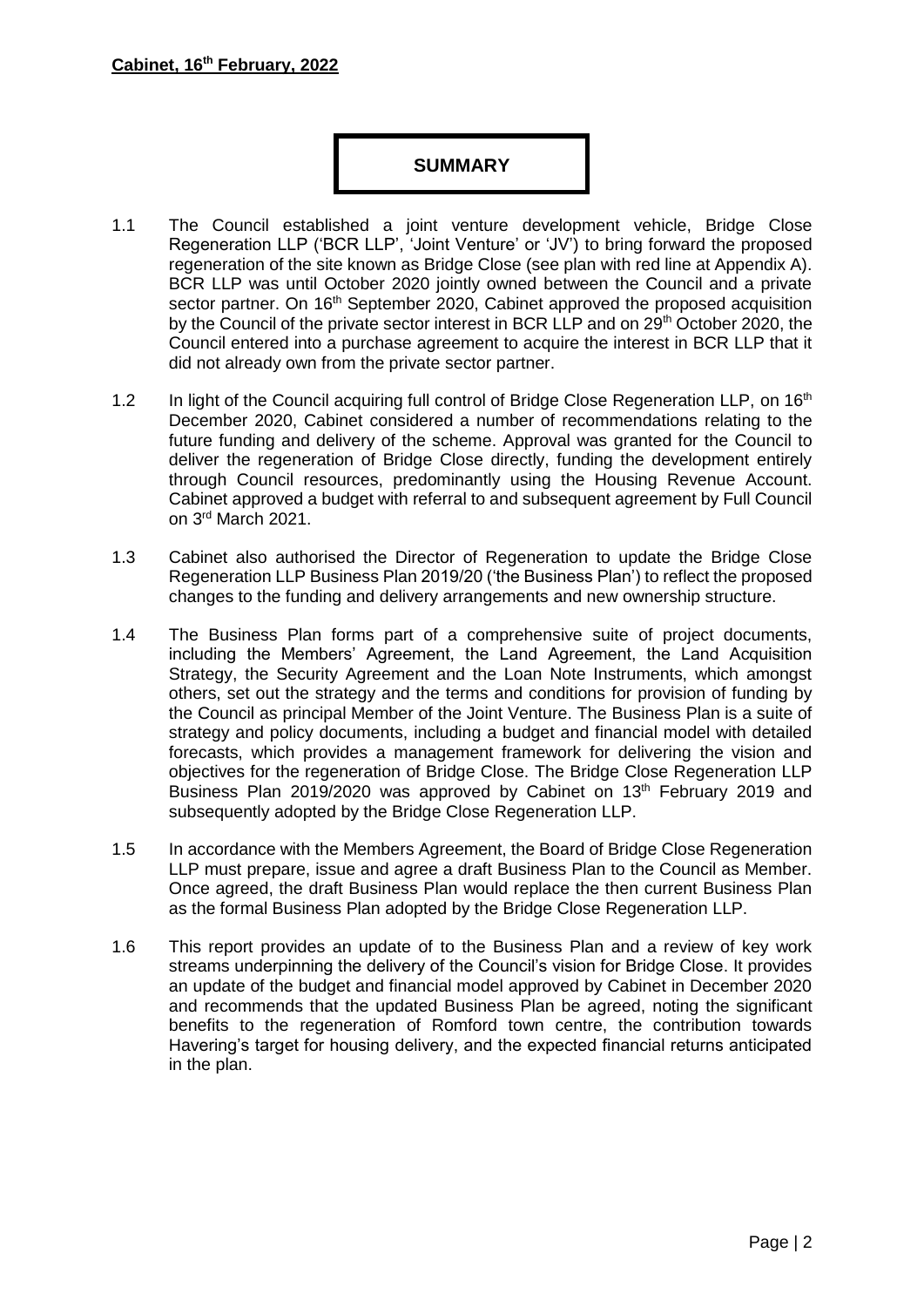### **RECOMMENDATIONS**

### **That Cabinet:**

- 1. Agree the draft Bridge Close Regeneration LLP Business Plan 2022/2023 (the Business Plan) as attached at Appendix B.
- 2. Agree the provision of a budget to enable the funding and delivery of the regeneration of Bridge Close as required and detailed within the exempt Financial Implications and Risks section; this budget to be included within the proposed HRA Capital Programme that will be considered by Cabinet in the Housing Revenue Account Business Plan update.
- 3. Agree that the Leader of the Council, after consultation with the Director of Regeneration, the S151 Officer the and the Monitoring Officer, approve detailed business cases, funding arrangements and legal agreements as may be required to deliver the regeneration of Bridge Close as per the Business Plan 2022-2023.
- 4. Authorises the Director of Regeneration, acting in consultation with the Monitoring Officer and Section 151 Officer, to negotiate, finalise and enter into all necessary legal agreements, as may be required, to bring into effect the proposed arrangements set out in Recommendations 1-3 inclusive.

**REPORT DETAIL**

#### **2.0 Background**

- 2.1 Bridge Close is a 3.45 hectare site currently occupied by mixed industrial, warehouse and ancillary units under multiple ownerships, an ambulance station, Islamic Cultural Centre and a number of terraced properties which front onto Waterloo Road and Oldchurch Road in Romford.
- 2.2 The Business Plan, forming part of the legal agreements adopted on establishment of Bridge Close Regeneration LLP in April 2018, sets out a suite of strategies, plans, work streams and activities designed to give effect to the implementation of the Objectives of the Joint Venture (JV).
- 2.3 Amendments to the Business Plan for the year 2019-2020 were approved by the Council as Member in February 2019 and adopted by the Board of the JV. As set out above, this Cabinet report provides an update to the adopted Business Plan and provides a draft Business Plan for the year 2022-2023 for consideration by Cabinet. The draft Business Pan is included in the exempt agenda Appendix B of this report due to the commercially sensitive nature of the information.
- 2.4 The Objectives of the JV as set out in the Business Plan are the following: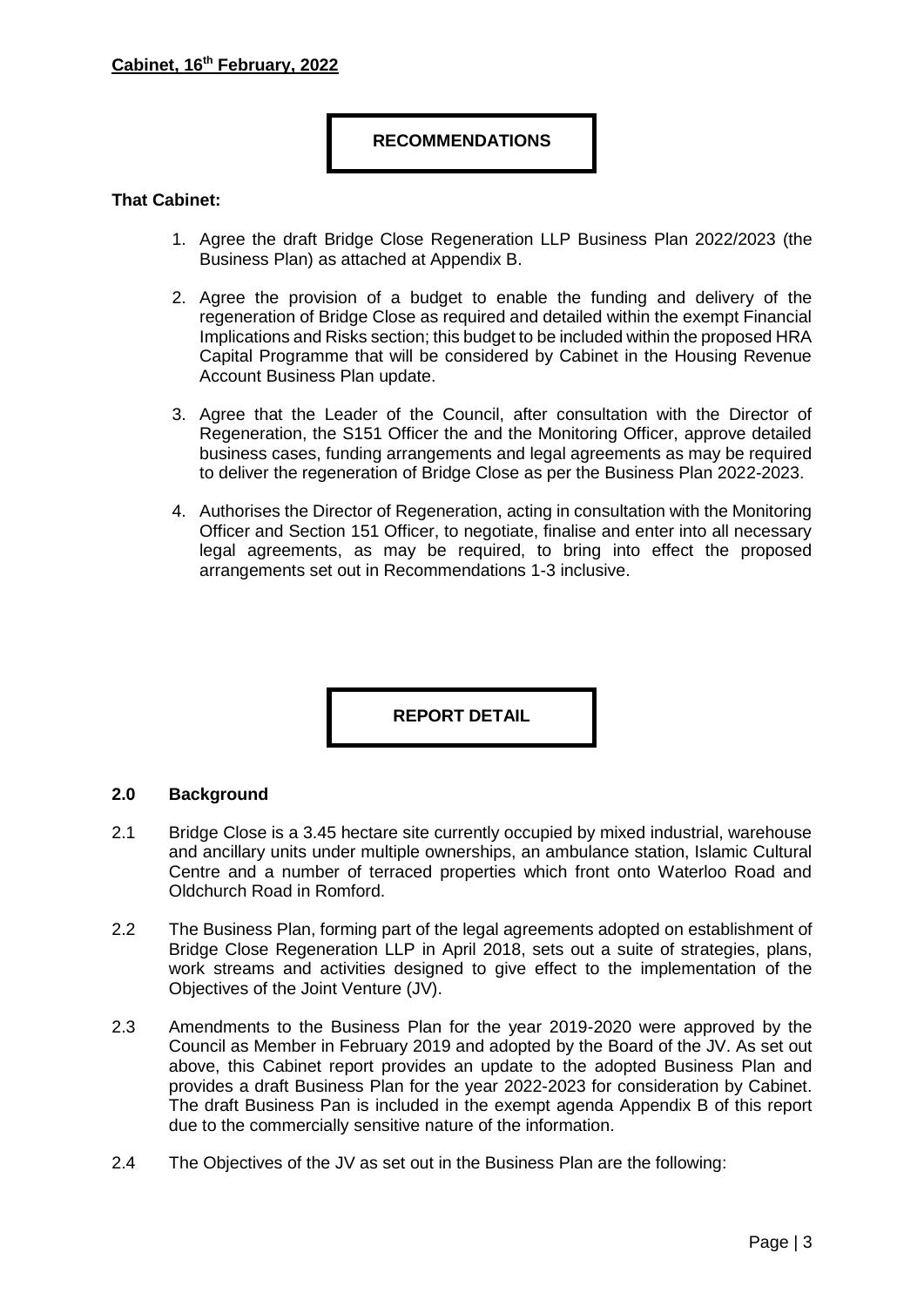- i. To undertake the regeneration of Bridge Close, by way of housing development and other ancillary beneficial development, for the benefit of the Borough and its residents;
- ii. To secure wider social and economic benefits (including employment opportunities) for the benefit of existing and new residents of the Borough;
- iii. To incorporate land belonging to other occupiers and owners, both public and private sector, into the development;
- iv. To achieve an acceptable return for the benefit of the JV and its Members, having regard to the principal objective remains the regeneration of Bridge Close.
- 2.5 In pursuing these objectives through the JV, the Council aims to ensure the following:
	- i. A comprehensive development, which delivers infrastructure for the residents of the new development and for the whole of Romford;
	- ii. Direct control over the quality, timing, and implementation of development (separate from, and in addition to, its role as planning authority);
	- iii. Direct control over the housing tenure mix and the ability to maximise the provision of affordable housing, having regard to the needs of the people of Romford and Havering;
	- iv. A greater influence and control over support given to businesses, community groups and residents displaced or seeking relocation.
- 2.6 As such, the Council's main objective remains the regeneration of Bridge Close. The development will transform a key part of Romford town centre, delivering a comprehensive development, comprising all of the following:
	- 1,070 new homes (incl. between 35% and 50% affordable homes subject to viability)
	- A 3-form entry primary school with nursery and SEND provision
	- A community and cultural space
	- A local health facility
	- Commercial floor space, including affordable work space
	- Improved east-west links, including a new pedestrian and cycle bridge
	- Environmental improvements to the River Rom.
- 2.7 Save for minor proportional changes as a result in an increase in floor area dedicated to office/work space, the scope of uses and quantum of development has remained unchanged since the last review and adoption of the Business Plan in February 2019.
- 2.8 Further details of the financial strategies and policies underpinning the current draft Business Plan, including a detailed budget and forecasts for funding and delivering the regeneration of Bridge Close are provided in the exempt part of the report due to the commercial nature and sensitivity of the information.

#### **3.0 Scheme Review**

3.1 In view of the practical difficulties of implementing the Business Plan under the former JV ownership structure, and being mindful of the Council's commitment to bringing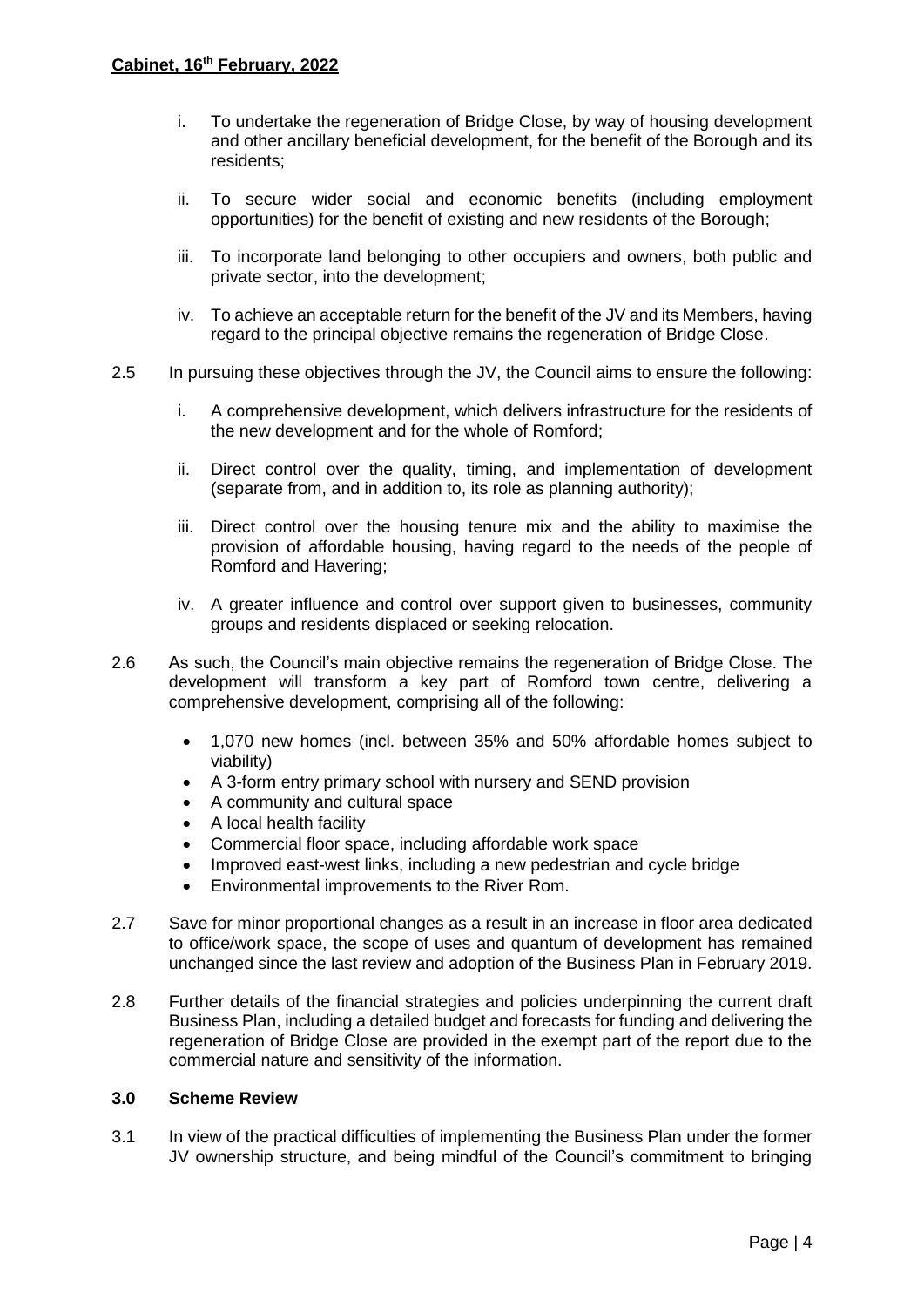about a comprehensive redevelopment of Bridge Close, Bridge Close Regeneration LLP is progressing activity in the following key areas:

- i. Planning and Consultation
- ii. Design Development
- iii. Land assembly
- 3.2 This reflects the Council acquiring full control of Bridge Close Regeneration LLP in October 2020 further to the approvals granted by Cabinet on 16<sup>th</sup> December 2020.

## **3.3 Planning**

- 3.3.1 The development of the proposed planning application for Bridge Close is undertaken in accordance with the Planning Strategy forming part of the Business Plan. The Planning Strategy and by extension, the planning application, takes account of existing and emerging planning policy and aligns to the vision for the regeneration of Bridge Close. It outlines the approach and scope for the planning application(s) and considers the anticipated planning obligations that will apply to the development.
- 3.3.2 The planning application takes the form of a hybrid planning application to be submitted for the whole site. The proposed application will seek full planning permission for an initial Phase 1 of the development and outline permission for the remainder of the site. Detailed planning permission is sought for Phase 1, comprising approximately 383 new homes, flexible commercial floor space, a three form entry primary school and nursery, a pedestrian and cycle bridge as well as new public realm works and associated infrastructure, including the revitalisation of the River Rom.
- 3.3.3 Outline planning permission will simultaneously be sought for the remainder of the site. The outline permission will be accompanied by detailed parameter plans and a design code to inform future detailed proposals for future phases, serving to ensure continuity and to safeguard the Council's vision and the comprehensive nature of the development.
- <span id="page-5-0"></span>3.3.4 Throughout 2021, the planning application suite of plans and documents have been subject to review in light of the adoption of the new London Plan in March 2021 as well as other existing and emerging planning policy and building regulations, including Havering's proposals for the ring road developed as part of the Liveable Neighbourhood project. Studies, surveys and assessments have been completed to ensure alignment and compliance. Whilst the review has been comprehensive across all relevant areas, the following have been in particular focus:
	- i. Energy Strategy focusing on communal centralised energy provision using air source heat pump technology and the opportunity to connect in the future to wider heating distribution networks as required.
	- ii. Flood risk assessment mitigating the risk of flooding by implementation of a surface water management strategy using sustainable drainage systems and the naturalisation of the River Rom in consultation with the Environment Agency.
	- iii. Fire risk assessment minimising risk to life safety through the implementation of a fire strategy for the development in compliance with planning policy, building regulation and relevant codes of practice.
	- iv. Climate change and net zero carbon review achieving net zero compliance, including reducing CO2 emissions for both domestic and non-domestic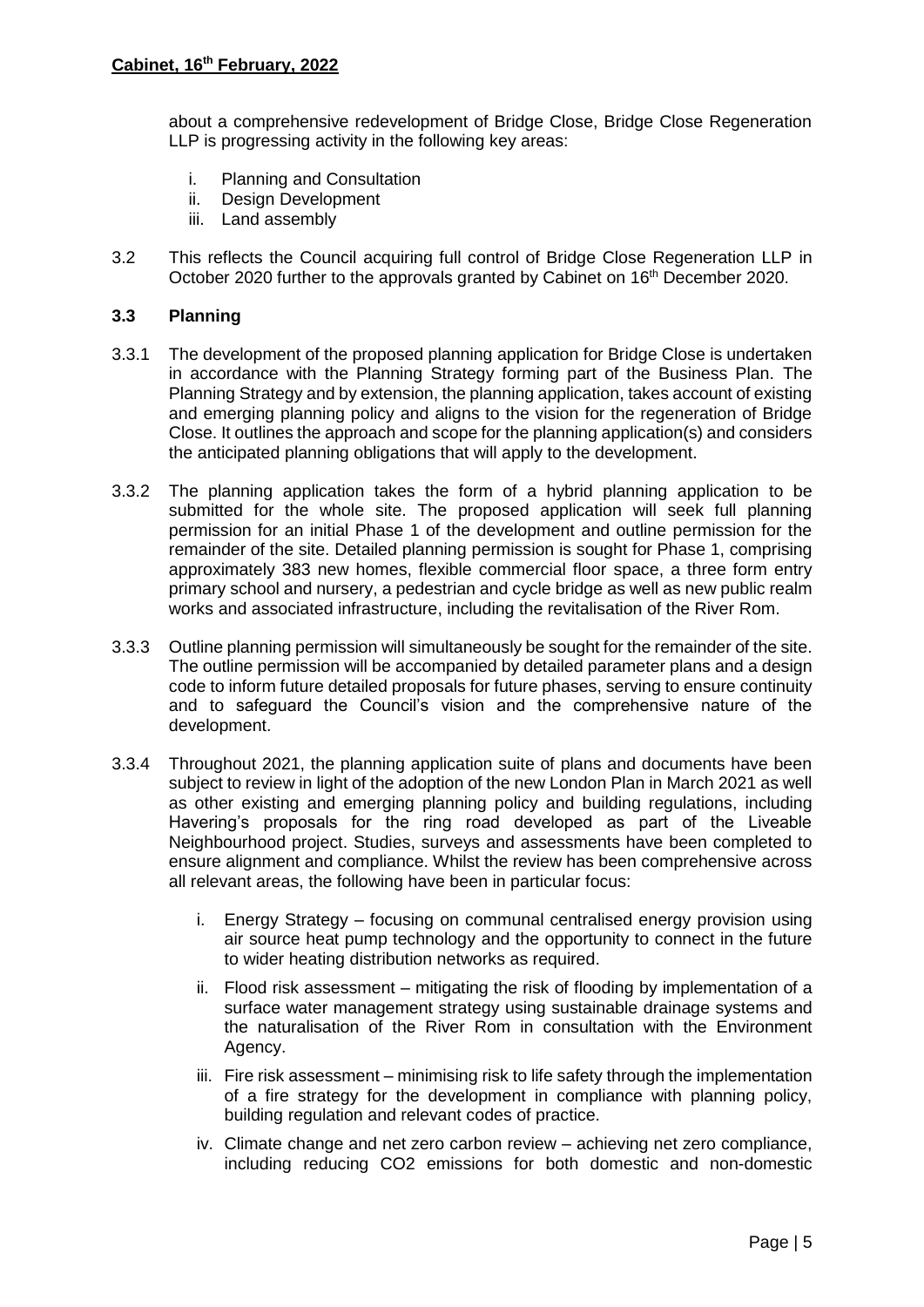buildings to achieve at least a 35% on-site reduction against the baseline as set out in Building Regulations Part L 2013.

- <span id="page-6-1"></span>3.3.5 In addition to considering the impact of new and emerging policy and regulation on key physical aspects of the development, such as height and massing in the context of Romford town centre, further consideration is also being given to the long-term housing needs of local people in Romford and Havering more widely. Whilst provision of between 35% and 50% affordable housing is anticipated, further review of the appropriate tenure and unit mix will continue into the early parts of spring next year, leading to the compilation of the final suite of documents of the planning application for submission in the summer of 2022.
- 3.3.6 Recognising the regeneration of Bridge Close is subject to additional stages of design development before commencement of works, further review of proposals will take place in the future to ensure continued compliance with existing and emerging policy, building regulations, codes of practice, and importantly, the needs of local people.

# **3.4 Consultation**

<span id="page-6-0"></span>3.4.1 Consultation has continued in 2021 with the Local Planning Authority (LPA), Highways Authority and with other key stakeholders. This follows numerous pre-application meetings with the LPA, the Greater London Authority (GLA), the Strategic Planning Committee, the Council's Quality Design Review Panel and internal stakeholders already held in 2019. It is anticipated that further public consultation will be undertaken with all stakeholders in 2022, leading up to the proposed submission of the hybrid planning application in the summer of the same year.

## **3.4.2 Primary School & Health Building**

- 3.4.3 Consultation also continues with key education and health economy partners in order to meet potential rising demand for services to support growth in the local community. As such, the Council will acquire a new 3 form entry primary school and a health building from the Joint Venture. The Council will fund the acquisition of the school from the Basic Needs Grant allocated by the Department for Education (DfE) and through own resources, including borrowing and where possible from S106 contributions. BCR LLP continues to consult with Children's Services and the DfE to plan ahead for the delivery of BCR LLP's proposals, having regard to the demand for pupil places as a result of the development and from adjoining communities in Romford town centre. The primary school is expected to be delivered in the initial phase of the development
- 3.4.4 The Council continues its discussions with local healthcare authorities and partners to facilitate the delivery of a new health building on Bridge Close in accordance with integrated healthcare infrastructure capacity planning in Havering. The building will provide services from across the integrated care system, which may include primary and social care, community services and other specialist services, including enhanced diagnostics where appropriate. By bringing services together, the health building will play a vital role in improving access for members of the local community and reducing pressures in other parts of the local health economy. Funded through Council resources, a lease granted to an appropriate primary and community care provider is anticipated to secure a recurring revenue stream to the Council. The health building is expected to be delivered in phase two of the development.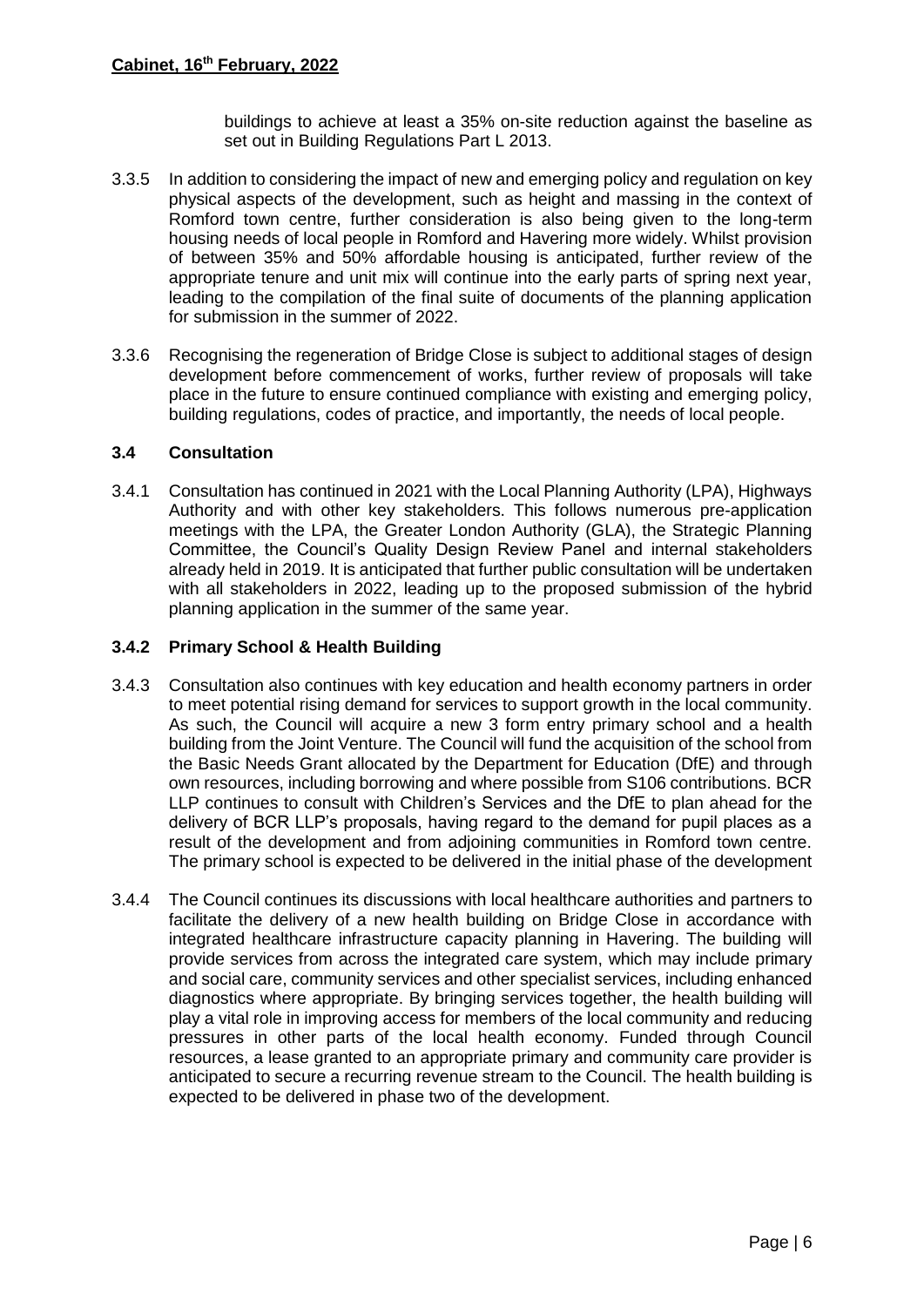# **3.4.5 Affordable Housing**

3.4.6 It is anticipated that the development will provide between 35% and 50% affordable housing, subject to viability. This is in accordance with the principles underpinning existing Housing Zone funding support for 35% provision agreed with the Greater London Authority (GLA). Further to discussions with the GLA in light of the adoption of the new London Plan, affordable housing provision below 50% may be acceptable in circumstances where land has been acquired for regeneration purposes, noting furthermore the achievement of 50% affordable housing provision by the Council across its wider regeneration programme. Consultation with the GLA continues with respect to the potential for release of funding to support the provision of affordable housing through both Housing Zone funding and the Affordable Homes Programme.

## **3.5 Design Development**

- 3.6 The design team, consisting of leading firms of architects, landscape architects, masterplanners, technical experts and engineers, has continued to progress the proposals throughout 2021 in accordance with client and planning requirements, underpinned by a design brief and development specification approved by the Board of BCR LLP.
- 3.7 Design development has been informed by the vision and objectives for the regeneration of Bridge Close, and enshrined in key proposals, plans and documents, including:
	- i. The design and access statement, incorporating:
		- a. The masterplan for the site as a whole
		- b. Individual plot designs for residential and non-residential uses
		- c. Landscape and public realm design
	- ii. The design code and parameter plans
- 3.8 The Design and Access Statement describes the design process and proposals at a site-wide masterplan scale covering the entire application boundary. It deals with the landscape strategy and with the detailed proposals for the plots in the initial phase of development.
- 3.9 The masterplan for Bridge Close builds on the principles established in adopted and emerging policy, proposing a mixed-use residential-led scheme, which will include a new bridge across the River Rom, a new east-west connection to the town centre, nonresidential uses to complement the town centre offer and create a well-designed, highquality neighbourhood.
- 3.10 Detailed designs for individual plots have been brought forward as part of an initial phase to provide 383 new homes of which between 35% and 50% will be affordable tenures. Plot designs provide a balance of both traditional and more contemporary architecture with use of high quality materials and immediate access to local retail, play space, public realm and other amenities. The initial phase maintains the provision of a 3 form entry primary school with nursery and special educational needs and disability (SEND) provision. Detailed plans set out the internal design of floors and units complemented by sections and external elevations.
- 3.11 Proposals for landscape design provide for ample high-quality public realm and open space, including the provision of green space and play space for local residents as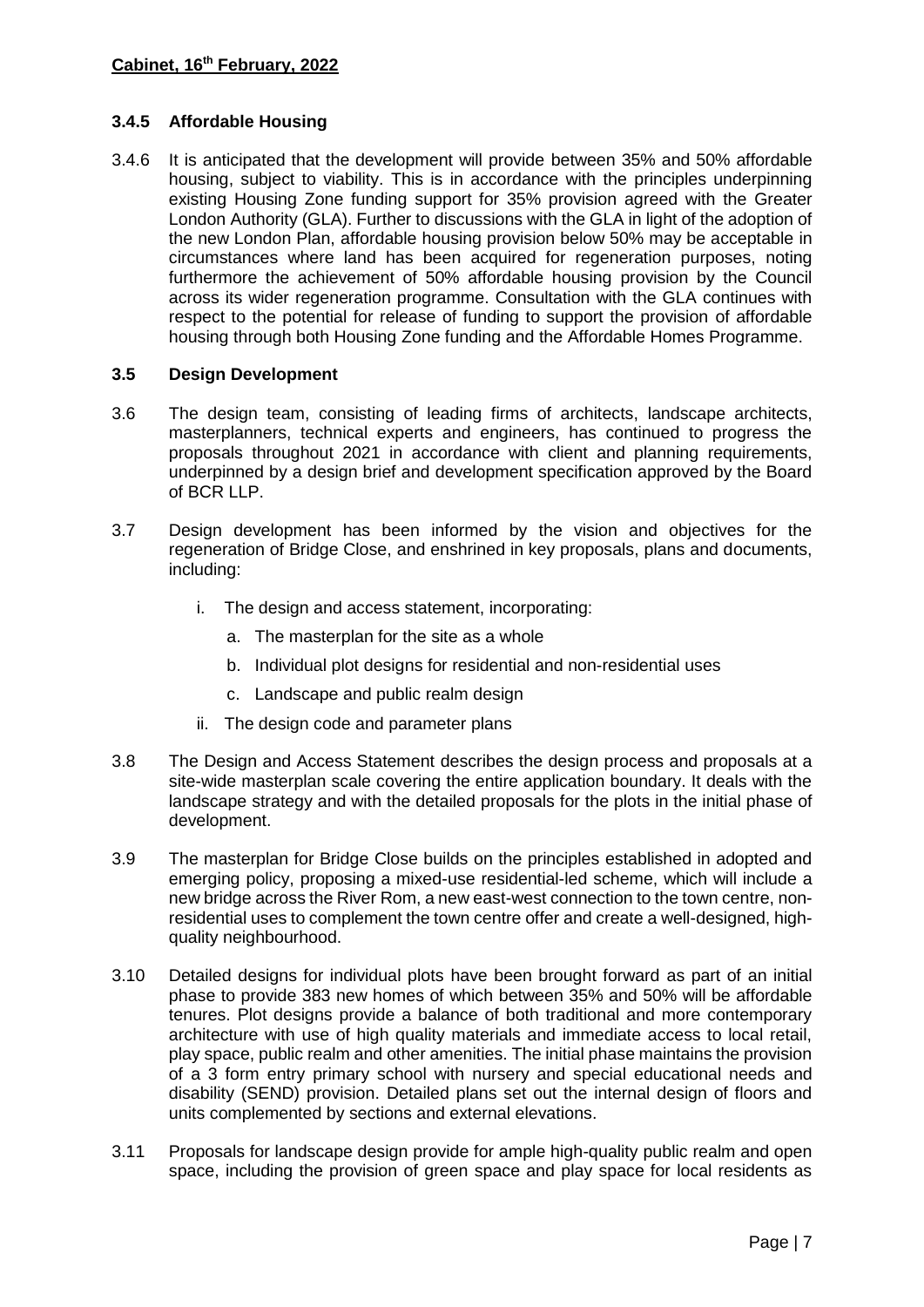well as the greening and revitalisation of the River Rom. It sets the parameters for a river walkway along the River Rom, a new junction to Waterloo Road and a new street through the centre of the site. More widely, it sets the strategy for the use of materials informing the initial parameters for long-term estate maintenance.

- 3.12 As set out at paragraph [3.3.4](#page-5-0) above, the masterplan, plot designs and landscape architecture have been informed by adopted and emerging policy and regulation, having regard to key issues around energy provision, flood risk and fire risk as well as climate change and environmental impact.
- 3.13 Design Code provides strategic design guidance and place-making principles for all phases of delivery. The purpose is to ensure that the development is well designed and built to a high standard, providing a coherent framework within which architectural diversity can be achieved and where the public realm is an integrated element which provides continuity with the surrounding area. The Design Code will control development in future phases and be conditioned as part of any grant of planning approval.
- 3.14 Underpinning the Design Code are parameter plans setting out the application boundary, development plots, indicative heights, open space and illustrative ground floor uses and routes through the site. Together the Design Code and the parameter plans provide distinct guidance to ensure the comprehensive development of Bridge Close is progressed across phases consistently underpinned by high-quality design and public realm place-making principles.
- 3.15 As set out in paragraph [3.4.1](#page-6-0) above, the masterplan, plot designs and landscaping have been informed by extensive consultation with the Local Planning and Highway Authority and the Greater London Authority, but with elected Members, the Strategic Planning Committee and the public. Importantly, a Quality Review Panel of external urban design experts was established to independently vet and inform the place making qualities of the emerging masterplan and designs. Future phases of development will be require separate planning applications (reserved matters) subject to consultation with the Quality Review Panel and Strategic Planning Committee.
- 3.16 In close consultation with the Cabinet and other stakeholders, it is anticipated that a planning application may be submitted in summer of 2022.

# **3.17 Land Assembly**

- 3.18 Land assembly is undertaken in accordance with the Land Acquisition Strategy forming part of the Business Plan.
- 3.19 The Council and the JV continue to engage with all owners and occupiers of residential and commercial interests on Bridge Close. All commercial property owners have instructed valuations and private treaty discussions are progressing with all owners and principal occupiers at various stages of development.
- 3.20 In November 2018 the Cabinet resolved to approve the acquisition of all remaining residential interests not in Council or JV ownership to be used as temporary accommodation until such time as they may be required for development. To date, 31 out of a total of 37 residential properties have been acquired or have terms agreed. Further engagement and communication is underway with the remainder of owners and occupiers.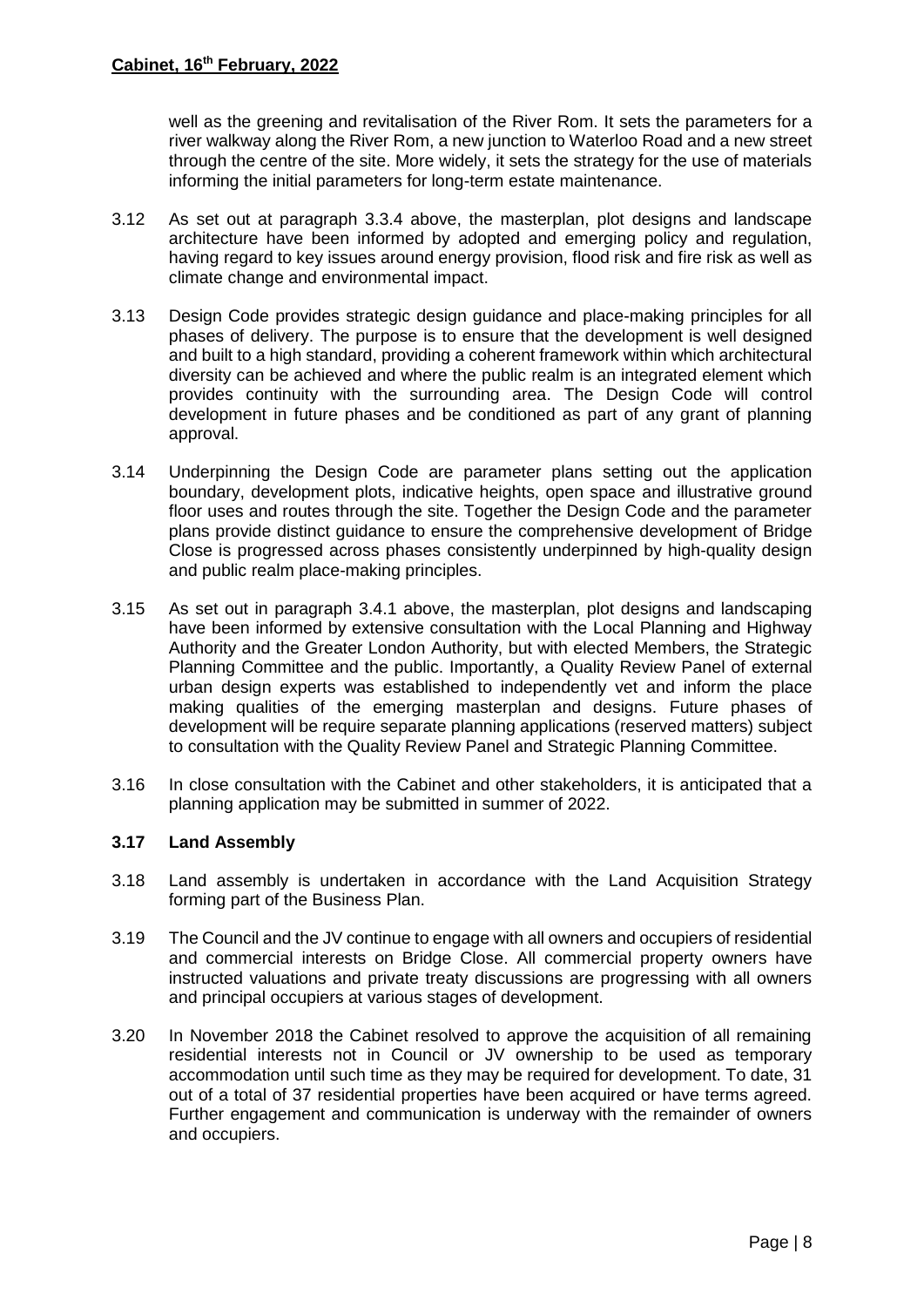- 3.21 Overall, there may be some adverse impact from the redevelopment of Bridge Close, particularly as a result of the displacement and disruption caused to existing businesses, staff, residents and their families, as well as some religious groups. To reduce this impact, the Council is working closely with those affected and offering a full package of support, through access to dedicated advice and assistance, through the offer of financial compensation, by offering a range of options to help residents move to a new home and providing businesses and other groups with help in finding and relocating to new premises, as well as additional support to mitigate against any potential disturbance.
- 3.22 A number of acquisitions of commercial property have completed since the establishment of the JV and more recently, including 3 Bridge Close, 6 Bridge Close, 12A-C Bridge Close, 12C-E Bridge Close and 13A Bridge Close. Constructive private treaty discussions continue with the remaining owners and occupiers of commercial property with a number having reached the final stages of agreeing terms.
- 3.23 Relocation support continues to be provided to businesses where appropriate. Whilst the market for industrial property is buoyant, it has been possible to maintain business continuity and employment whilst completing on transactions and successfully relocating businesses to new premises.
- 3.24 Other owners of non-residential property include the London Ambulance Service and the Havering Islamic Cultural Centre ('HICC'). Whilst the London Ambulance Service has announced a pause to the implementation of its relocation from Bridge Close to enable redeployment of resources to cater for anticipated rise in demand for its services over the winter period 2021-2022, discussions continue with advisors to seek a mutually satisfactory long-term agreement. Contact to the HICC and its advisors also continues in order to consider all options for relocation within the existing development or on an alternative site where practicable.
- 3.25 With the progress being made on private treaty discussions with owners and occupiers of both residential and commercial property, the table below provides a summary of interests acquired to date or subject to contracts with a right to purchase on agreed terms.

| Table 1 Indicative Property Interests Held by Havering Borough or BCR LLP (Hectares) <sup>1</sup> |            |            |        |  |  |
|---------------------------------------------------------------------------------------------------|------------|------------|--------|--|--|
| <b>Interest</b>                                                                                   | Total (Ha) | % of Total | % Held |  |  |
| <b>Residential Property</b>                                                                       | 0.64       | 19%        | 87%    |  |  |
| <b>Commercial Property</b>                                                                        | 2.34       | 68%        | 51%    |  |  |
| Public & Other Land                                                                               | 0.12       | 3%         |        |  |  |
| Unregistered Land with Council as Highway Authority                                               | 0.34       | 10%        |        |  |  |
| Total                                                                                             | 3.45       | 100%       | 51%    |  |  |
| 1 Easth ald beforest. Anderet Management Linds of A004                                            |            |            |        |  |  |

**<sup>1</sup> Freehold interest, Ardent Management Limited, 2021**

- 3.26 The potential use of the Council's Compulsory Purchase Order (CPO) powers continues to form part of the Council's land assembly strategy as a means of last resort in circumstances where private treaty discussions do not deliver the anticipated outcomes. All private treaty discussions and agreements are completed having regard to the CPO guidance and regulatory framework to ensure appropriate support as well as disturbance and compensation payments are provided.
- 3.27 The review of key work streams above reflects the pre-application planning stage that the regeneration of Bridge Close is at. As the regeneration progresses, further activity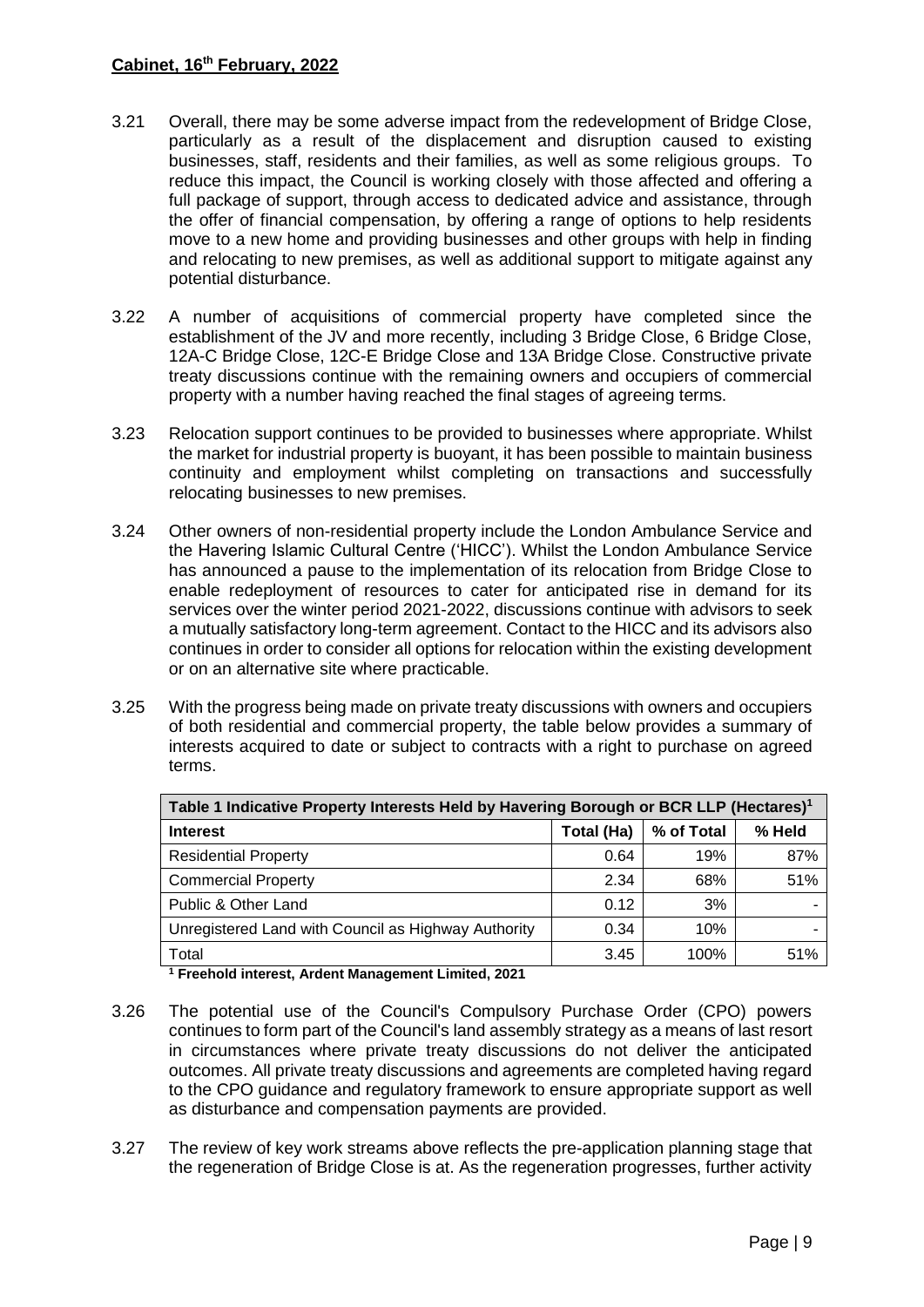relating to contractor procurement, construction, sales and leasing as well as estate management, amongst others, will form an integrated part of day-to-day activity.

### **4.0 Indicative Phasing and Delivery Programme**

- 4.1 Bridge Close is anticipated to be developed in three phases as set out below:
	- **Phase 1** is expected to deliver approximately 383 new homes of which between 35% and 50% may be affordable housing with retail and commercial units to serve the local community and provide space for local business. A new 3 form entry primary school will also be delivered, serving as vital educational infrastructure for the new communities at Bridge Close, the Waterloo Estate and Rom Valley Way, the latter two of which are in advanced stage of development with construction expected to commence in the foreseeable future. Phase 1 would also provide high-quality public realm, including a new bridge to enhance east-west links in the town centre and much needed investment and environmental upgrade of the River Rom.
	- **Phase 2** is expected to deliver approximately 259 new homes of which between 35% and 50% may be affordable housing along with further retail and commercial units to serve the local community and provide space for local business, including where possible, existing businesses at Bridge Close wishing to relocate on site. A new health building would be provided, catering for families at Bridge Close and the wider community, serving to reduce pressures on acute care at nearby Queen's Hospital. A new community centre would be provided with cultural facilities and services for local people.
	- **Phase 3** is expected to deliver approximately 428 new homes of which between 35% and 50% may be affordable housing, providing the final addition to a vibrant new community where families may live, thrive and contribute to the wider regeneration of the town centre.

| <b>Table 2 Indicative Delivery Programme</b> |               |               |         |  |
|----------------------------------------------|---------------|---------------|---------|--|
| <b>Milestone</b>                             | Phase 1       | Phase 2       | Phase 3 |  |
| Review of Planning Policy and Design         | Quarter 1 '22 |               |         |  |
| Completion of Planning Application           | Quarter 2 '22 |               |         |  |
| Submission of Hybrid Planning Application    | Quarter 3 '22 |               |         |  |
| <b>SPC Resolution to Grant</b>               | Quarter 1 '23 |               |         |  |
| Cabinet Make the CPO                         | Quarter 1 '23 |               |         |  |
| <b>Main Contractor Procurement</b>           | Quarter 1 '23 |               |         |  |
| Planning Approval / S106                     | Quarter 1 '23 |               |         |  |
| <b>Main Contractor Selection</b>             | Quarter 2 '23 |               |         |  |
| <b>Public Inquiry</b>                        | Quarter 3 '23 |               |         |  |
| Confirmation of CPO                          | Quarter 4 '23 |               |         |  |
| Issue General Vesting Declaration (GVD)      | Quarter 1 '24 |               |         |  |
| Vacant Possession                            | Quarter 2 '24 |               |         |  |
| Main Contractor – Site Possession Phase 1    | Quarter 2 '24 |               |         |  |
| Planning Application (Phase 2 and Phase 3)   |               | Quarter 4 '24 |         |  |

4.2 The table below sets out anticipated dates for each of the key programme milestones underpinning the Business Plan.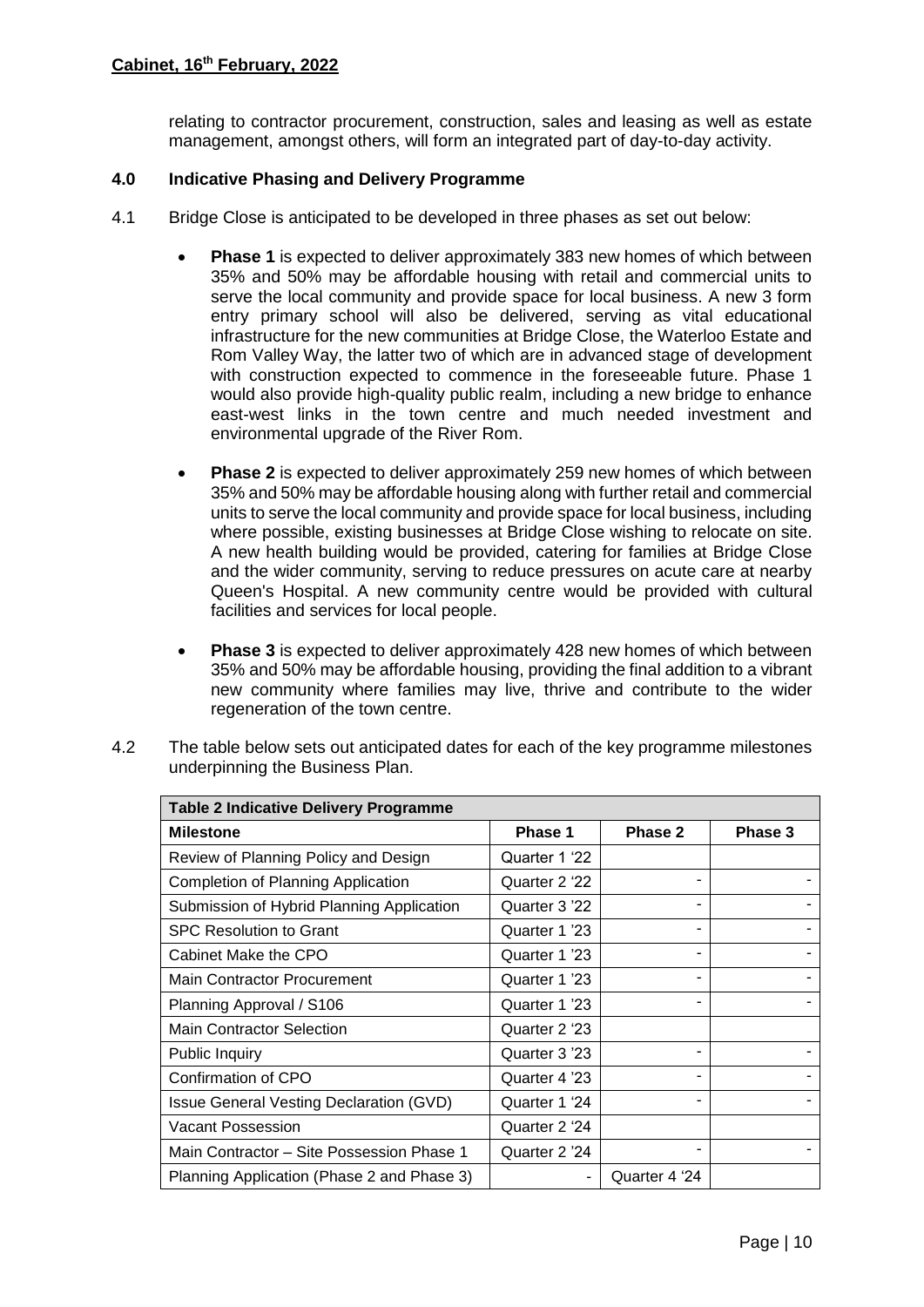| Planning Approval (Phase 2 and Phase 3)    | $\sim$ | Quarter 2 '25                                 |  |
|--------------------------------------------|--------|-----------------------------------------------|--|
| Main Contractor Appointment - Phases 2 & 3 | $\sim$ | $\vert$ Quarter 4 '25 $\vert$ Quarter 1 '27   |  |
| <b>Start on Site</b>                       |        | Quarter 2 '24   Quarter 4 '25   Quarter 1 '27 |  |
| New Homes Completed                        |        | Quarter 4 '26   Quarter 2 '28   Quarter 3 '29 |  |
| <b>Final Sales Completed</b>               |        | Quarter 4 '27   Quarter 1 '29   Quarter 3 '30 |  |

- 4.3 All work streams, including planning applications for each phase, acquisition of property and any CPO activity as well as the procurement of a contractor for delivery of Phases 1, 2 and 3 fall within the Council's control.
- 4.4 As set out in paragraph [3.3.5](#page-6-1) above, it is anticipated that the planning application suite of plans and documents will be completed in final form in spring of 2022, allowing for the application to be submitted in summer of the same year. This will allow appropriate time for the Council to consider the full implications of newly adopted planning policy in the form of the new London Plan (adopted March 2021) and to determine the appropriate housing tenure mix that best meets the long-term needs of the Council and local people.
- 4.5 As set out in paragraph [3.4.1](#page-6-0) above, consultation with key stakeholders will continue throughout the delivery programme, including public consultation ahead of future planning submissions.
- 4.6 Land assembly will continue in parallel with the development of the planning application both through private treaty discussions with owners and occupiers, and through the preparation for the potential use of the Council's Compulsory Purchase powers. With the making of the CPO in Quarter 1, 2023 and the public inquiry in Quarter 3, 2023, it is anticipated that the CPO may be confirmed by Secretary of State in at the end of 2023, allowing for vesting declarations to be served and vacant possession to be taken in summer of 2024.
- 4.7 With start on site expected in the summer of 2024, completion of Phase 1 is anticipated at the end of 2026 with phased delivery of the scheme to completion in the summer of 2029 in accordance with circumstances prevailing at the time.

**REASONS AND OPTIONS**

## **5.0 Reasons for the decision:**

- 5.1 The Council has been consistent in promoting and progressing its vision to regenerate Bridge Close, a key site on the edge of Romford town centre, and in so doing, advancing the objectives of delivering new homes and affordable housing as well as key infrastructure, including a new school, a health building, a bridge and high-quality public realm and the revitalisation of the River Rom.
- 5.2 On 16<sup>th</sup> September 2020, Cabinet resolved for the Council to take full control of Bridge Close Regeneration LLP in order to ensure the future regeneration of Bridge Close in light of the difficulties in pursuing this objective with its former private sector partners.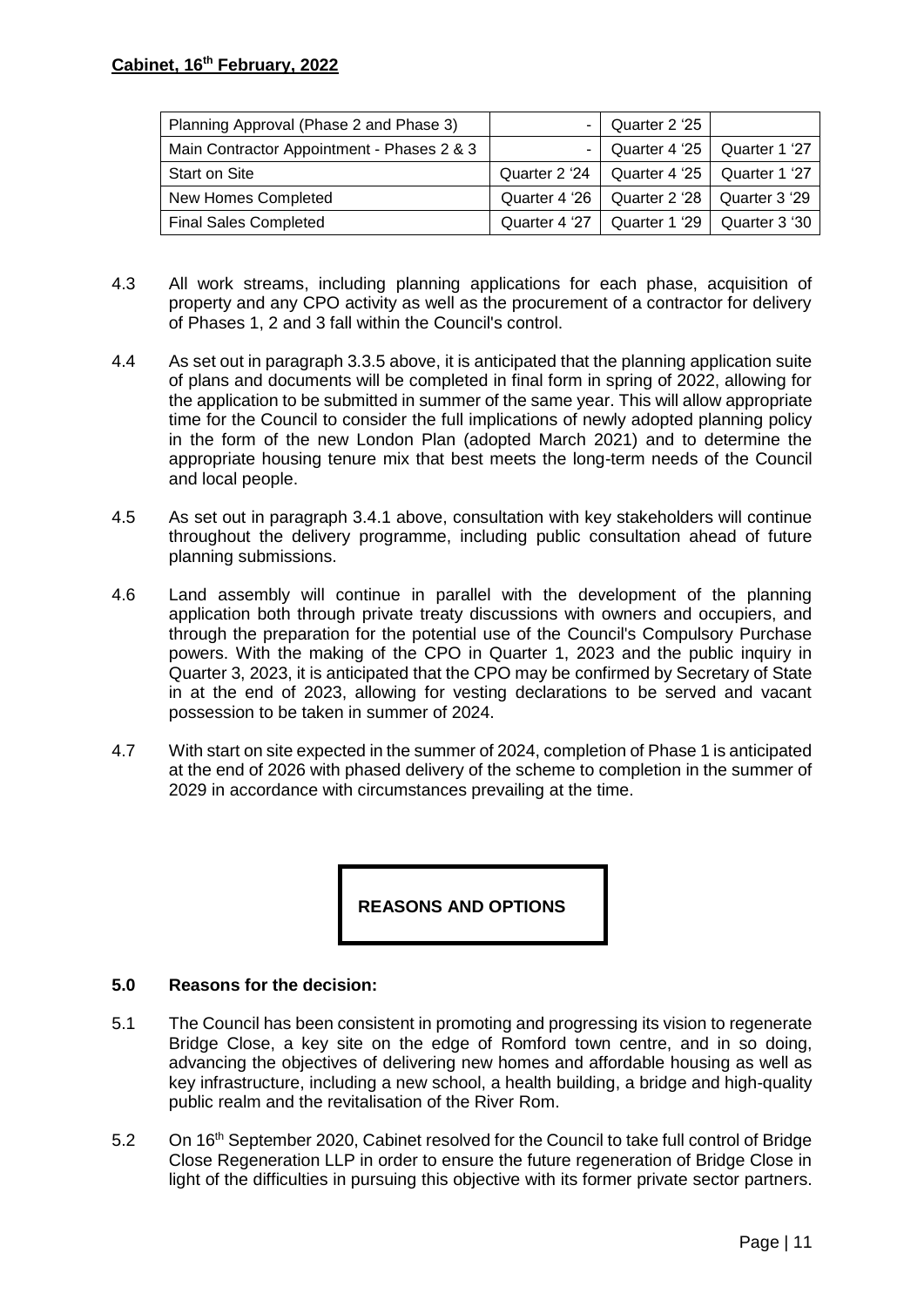On 16th December 2020, Cabinet approved the recommendation for the Council to deliver the regeneration of Bridge Close funded predominantly through the HRA. Both decisions were strong statements of intent to fulfil the vision to regenerate this part of Romford Town Centre and reap the associated benefits, including the generation of long-term social value for people of Romford and the wider Borough of Havering.

- 5.3 The Draft Business Plan is a suite of policies, processes and operational plans, providing a path for the Council to crystallise its vision and make the regeneration of Bridge Close a reality supported by a robust risk management and governance framework.
- 5.4 The Draft Business Plan sets out the strategic framework to support direct delivery of the scheme by the Council in accordance with Cabinet's decision in December 2020 and would:
	- Accord with the Council's vision and objectives for the regeneration of the site;
	- Deliver between 35% and 50% new affordable homes, subject to viability, at a potentially relatively low net average cost per unit, providing acceptable value for money as a regeneration scheme;
	- Provide additional certainty in relation to the funding of the scheme;
	- Offering an acceptable payback of the Council's investment;
	- Provide greater certainly for affected business and resident communities;
- 5.5 In summary, the approval by Cabinet of the Business Plan would enable this key regeneration scheme located at a gateway to Romford Town Centre to move forward, underpinned by a comprehensive financial model and accompanying analysis, which substantiates the delivery of regeneration outcomes at a financial return to the Council in excess of its cost of capital.
- 5.6 The Members' Agreement contemplates the Board of Bridge Close Regeneration LLP preparing, agreeing and issuing a Draft Business Plan as set out in Appendix B for approval by the Council as Member. The Members' Agreement provides that this be done at regular intervals. Once agreed, the Draft Business Plan would replace the then current Business Plan as the formal Business Plan adopted by the Bridge Close Regeneration LLP. Any potential approval of the Draft Business Plan as set out in this report would therefore be in accordance with the provisions of the Members' Agreement and would regularise the cycle of updating going forward, having regard to the Council now being in full control of Bridge Close Regeneration LLP.

## **6.0 Other Options Considered and Rejected:**

**6.1 Not Approve the Draft Business Plan.** Whilst this option would not run contrary to provisions in the Members' Agreement, which in these circumstances would allow the existing adopted Business Plan to remain in force; however, not approving the Draft Business Plan would run contrary to the Council's vision and objectives of delivering both affordable housing and the regeneration of Bridge Close, a key site on the edge of Romford town centre. Whilst key work streams such as land assembly, the making of the CPO and submission of the planning application could potentially be progressed under the existing Draft Business Plan, it would be without having due regard to the latest planning, land assembly, market, cost and financial advice that would otherwise inform the strategy. Moreover, it could potentially be perceived as a statement of intent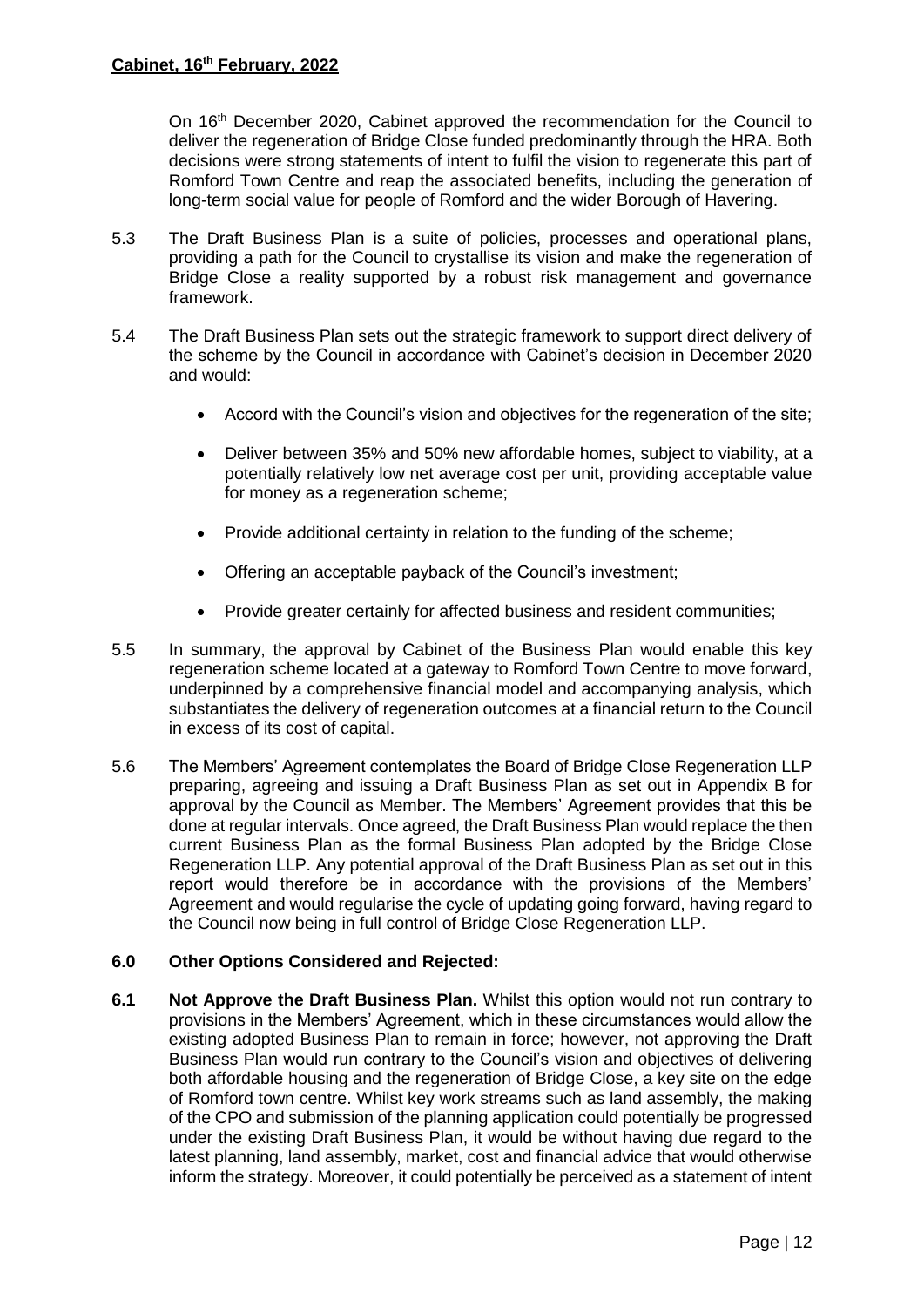not to progress with the regeneration of Bridge Close. Accordingly, there would be significant reputational damage and impediment to implementation of key work streams. The regeneration scheme could be either lost completely or delayed for a significant period of time. This could have reputational implications and potentially impair the Council's investment to date. This option has been rejected.

6.2 **Approve the Draft Business Plan and Pause the Scheme.** Whilst pausing a scheme may be standard practice for a private sector developer, it does not constitute good practice from a regeneration perspective. This is due to the lack of certainty that this strategy entails and the difficulties arising in treating meaningfully with owners and occupiers in private treaty land assembly discussions. A pause to the scheme would in the first instance prevent a planning application being made, which in turn would prevent a CPO being progressed, assuming that a CPO would be necessary to complete land assembly. No CPO Inquiry can be contemplated before the Acquiring Authority (the Council) can demonstrate that there are no insurmountable planning impediments that would prevent the scheme from being implemented. Without the grant of some form of planning permission this could not be proven. It would also be very difficult to secure meaningful engagement from potential contractors without knowing what the scheme is or is likely to be in planning terms and having a level of programme certainty. A pause would create an element of uncertainty over the scheme, with adverse impact for owners and occupiers within the proposed regeneration area and deny the Council the benefit of the significant progress on planning and land assembly that has been made since reporting to Cabinet in December 2020. There would also be a risk of reputational damage. This option has been rejected.

**IMPLICATIONS AND RISKS**

## <span id="page-13-0"></span>**7.0 FINANCIAL IMPLICATIONS AND RISKS**

- 7.1 The assumptions underpinning the Business Plan and related financial model have been reviewed and updated to reflect anticipated economic conditions and development in key appraisal parameters, having regard to the early stage of development and the pre-planning concept stage at which masterplans and design development are being progressed.
- 7.2 Accordingly, the financial model and related budget approved by Cabinet on  $16<sup>th</sup>$ December 2020, has been revised with a downward adjustment to the budget as set out in the exempt Financial Risks and Implications of this report.
- 7.3 Achieving regeneration outcomes, including the provision of much needed housing, the generation of social value and the creation of a high-quality place where people want to live, work and play continues to be the Council's principal objective. The Council recognises, however, that achieving the regeneration of Bridge Close at the scale envisioned comes with some risks.
- 7.4 Whilst some risks may relate to the operational implementation of the development, such as planning risk, ground condition and construction risk, cost price inflation, sales price inflation and programme, others relate directly to the funding of the project. The Council recognises that operational risks may have a direct impact on the overall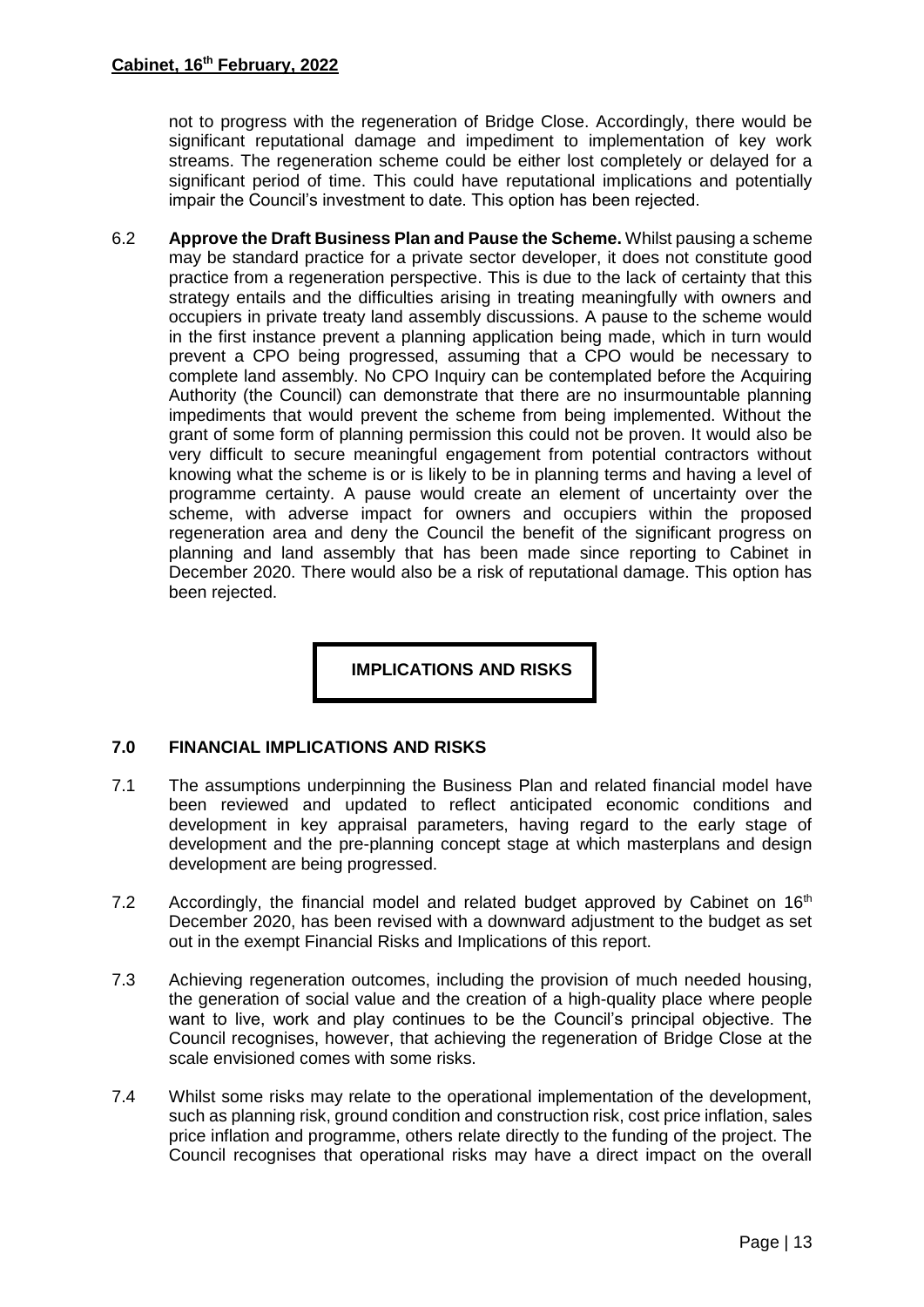funding envelope and that active risk management may serve to mitigate the Council's exposure by capping, sharing or transferring risks where possible.

- 7.5 The potential adverse impact of the prospect of a material increase in the longer term cost of borrowing is also a risk that requires ongoing review and management. Whilst potential increased cost of borrowing is included in the Council's contingency planning, the potential for capping interest rate risk is subject to ongoing review.
- 7.6 The Council continues to monitor and manage identified risks, having regard to each stage of development required to complete the regeneration of Bridge Close. Drawing on the expertise and capacity of an experienced team of internal and external delivery partners forms an integrated part of the Council's risk management strategy. Appropriate application of contractual structuring, insurance and financial contingency planning provides an overlay to core risk management practices.
- 7.7 The review of financial assumptions, risks and implications are exempt due to the commercial nature and sensitivity of the information.

## **8.0 LEGAL IMPLICATIONS AND RISKS**

- 8.1 The Bridge Close Regeneration LLP Business Plan 2019/2020 was approved by Cabinet on 13<sup>th</sup> February 2019 and adopted by the Bridge Close Regeneration LLP. In accordance with clause 14 of the Members Agreement dated  $29<sup>th</sup>$  October 2020, the Board of Bridge Close Regeneration LLP shall prepare, agree and issue a draft Business Plan to the "Approving Person", being the Council as Member. Once agreed, the further Business Plan shall replace the then current Business Plan as the formal Business Plan adopted by the Bridge Close Regeneration LLP.
- 8.2 The Bridge Close Regeneration LLP Business Plan 2022/2023 (the draft Business Plan) set out in Appendix B has been reviewed and recommended for approval by the Bridge Close Regeneration LLP Board of Nominees. Subject to the approval by the Council as Member and Approving Person, the draft Business Plan would be formally adopted by the Board of Bridge Close Regeneration LLP.
- 8.3 As an Approving Person, the Council relies on a number of powers in considering the proposed strategy and funding envelope underpinning the draft Business Plan.
- 8.4 In providing funding the Council may rely upon the General Power of Competence ("general power") provided for in Section 1 of the Localism Act 2011 to pursue the proposed development of Bridge Close. The general power is a wide power which allows the Council to do anything that an individual may do (subject to public law principles), but it is subject to certain statutory limitations.
- 8.5 In establishing BCR LLP, the general power was relied on, as well as the fact that Sections 8 and 9 of the Housing Act 1985 impose a duty on local authorities to review housing needs in their district and provides them with related powers to provide housing accommodation by building and acquiring houses or by converting other buildings into houses. These powers can include provision via third parties. The general power and Sections 8 and 9 of the Housing Act 1985 may also be relied on in the setting up of a nominee company by the Council.
- 8.6 The Council has investment powers by virtue of Section 12 of the Local Government Act 2003, but the objective of the Council in establishing BCR LLP (and in providing the proposed funding recommended in this Report) is not as an investment. The purpose was, and remains, the regeneration of Bridge Close.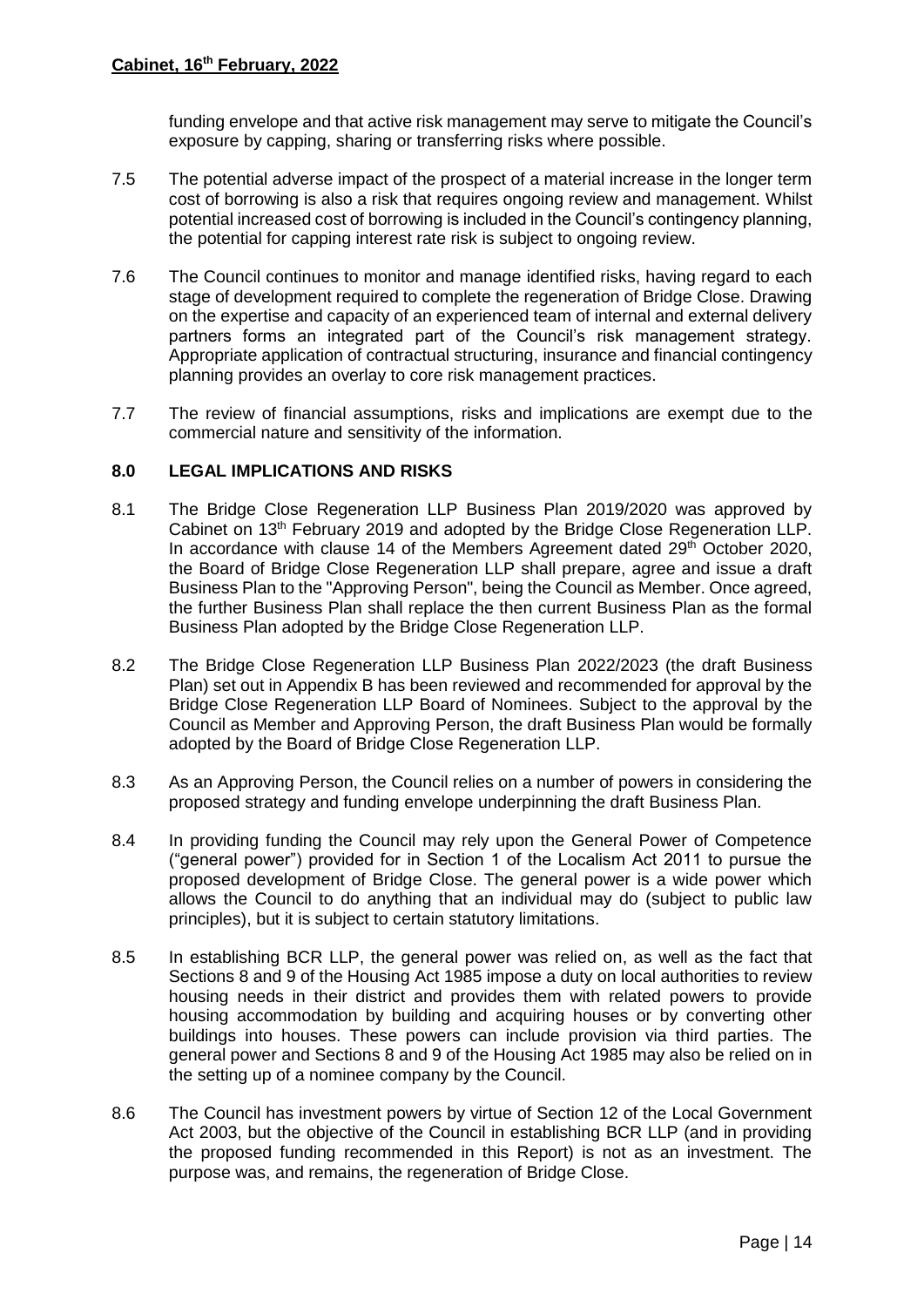- 8.7 More widely, the Council has land acquisition powers by virtue of Section 120 of the Local Government Act 1972. This Section 120 power does furthermore support the general position adopted, because it also recognises and allows acquisitions to be made for any authorised purpose "notwithstanding that the land is not immediately required for that purpose; and, until it is required for the purpose for which it was acquired, any land acquired under this subsection may be used for the purpose of any of the council's functions."
- 8.8 In light of the acquisition of the interest of former private sector partner, FB BCR LLP, in BCR LLP agreed by Cabinet on  $16<sup>th</sup>$  September 2021, this report makes reference to, inter alia, the strategy to bring forward the regeneration of Bridge Close directly within the HRA with the primary objective of the scheme being to address housing need in Havering rather than generating a commercial return.
- 8.9 The Council took external legal advice on the direct delivery strategy approved by Cabinet on  $16<sup>th</sup>$  December 2020. In summary, this confirmed that the Council has the power to deliver the scheme directly. The key statutory power is Section 9, Housing Act 1985, which is broad enough to empower the Council to provide both affordable and market sale housing where the latter is provided to subsidise the former (as could be case).
- 8.10 The Council also has the power in Section 12, Housing Act 1985 to provide other buildings, including retail and commercial uses, subject to obtaining Secretary of State (SoS) consent. The SoS has broad discretion in this respect with the criteria being whether the buildings will serve a beneficial purpose for those provided in Part II housing accommodation. There is a clear process in place to apply for consent.
- 8.11 If the Council were to rely on Sections 9 & 12 (subject to consent) to deliver the regeneration scheme directly, then relevant income and expenditure relating to residential accommodation and other buildings would be subject to the HRA ring fence under Section 74, Local Government and Housing Act 1989. On the basis of what is currently known, the Council is advised that capital expenditure to fund the regeneration scheme would be permitted under Schedule 4, Part II, Item 2 of that Act.
- 8.12 So the external legal advice indicates that it is unlikely that there would be any insurmountable impediments to prevent the HRA from delivering up to a 50:50 mix of affordable and open market sale units if that were the option to be selected.
- 8.13 The Council has also taken external legal advice on Subsidy Control (formerly known as State Aid). Given that the Council's objective is to develop the site for regeneration purposes and not as a commercial undertaking, the strategy to deliver the scheme directly by the Council is likely to be able to comply with Subsidy Control requirements given the Council is a public undertaking.
- 8.14 The key risks are financial and commercial, as described in the preceding "Financial Implications and Risk" section at paragraph [7.0](#page-13-0) above. In making a lawful decision, the Council should weigh up and consider these risks and whether they are acting prudently in public law terms.

## **9.0 HUMAN RESOURCES IMPLICATIONS AND RISKS (AND ACCOMMODATION IMPLICATIONS WHERE RELEVANT)**

9.1 There are no Human Resource implications of, or risks relating to, the proposed decision.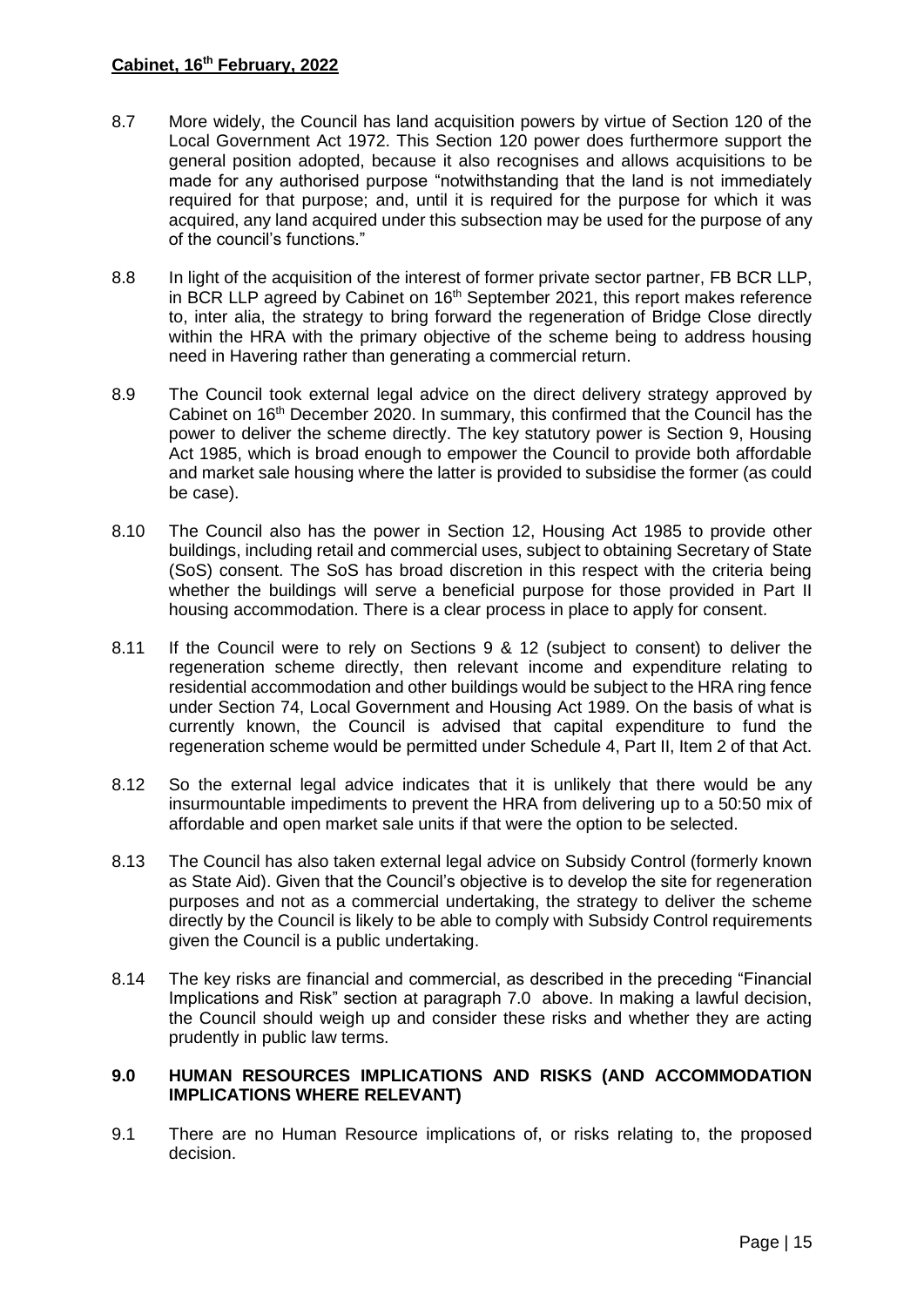### **10.0 EQUALITIES AND SOCIAL INCLUSION IMPLICATIONS AND RISKS**

- 10.1 The Public Sector Equality Duty (PSED) under section 149 of the Equality Act 2010 requires the Council, when exercising its functions, to have due regard to:
	- i. the need to eliminate discrimination, harassment, victimisation and any other conduct that is prohibited by or under the Equality Act 2010;
	- ii. the need to advance equality of opportunity between persons who share protected characteristics and those who do not, and;
	- iii. foster good relations between those who have protected characteristics and those who do not.
- 10.2 Note: 'Protected characteristics' are: age, sex, race, disability, sexual orientation, marriage and civil partnerships, religion or belief, pregnancy and maternity and gender reassignment.
- 10.3 The Council is committed to all of the above in the provision, procurement and commissioning of its services, and the employment of its workforce. In addition, the Council is also committed to improving the quality of life and wellbeing for all Havering residents in respect of socio-economics and health determinants.
- 10.4 Whilst officers consider there are no implications or risks associated with the Councils statutory duty and the decisions recommended for approval relating to the Bridge Close Regeneration LLP Business Plan, the Council has continued to monitor and implement measures to ensure management policies and practices are aligned to the Public Sector Equality Duty.
- 10.5 The Equality Impact Assessment for Bridge Close, reported to Cabinet in November 2017, subsequently reviewed in September 2019 and November 2021, flows from the Council's Equality Impact Assessments for the Havering Estate Renewal Programme and the Local Lettings Plan. To inform the Bridge Close Equality Impact Assessment, engagement with affected residents and businesses has been undertaken, alongside a review of the wider Romford Town ward to establish a demographic profile of those affected. This broadly considered the impact of the proposal on these stakeholders, within the context of the protected characteristic. The Equality Impact Assessment will continue to be monitored and updated as part of a process of continuous engagement with stakeholders as proposals for the scheme are developed.
- 10.6 Overall, there may be some adverse impact from the redevelopment of Bridge Close, particularly as a result of the displacement and disruption caused to existing businesses, staff, residents and their families, and some religious groups. To reduce this impact, the Council is working closely with those affected and offering a full package of support, through access to dedicated advice and assistance, through the offer of financial compensation, by offering a range of options to help residents move to a new home and providing businesses and other groups with help in finding and relocating to new premises, as well as additional support to encourage business improvement and sustainability in the future.
- 10.7 The Council believes that the benefits of the Bridge Close redevelopment will outweigh some of the adverse impacts identified. The redevelopment of Bridge Close is predicted to be largely positive, presenting far reaching benefits and opportunities for Romford, Havering and its diverse communities. This includes making a significant contribution to the provision of new and high quality mixed tenure housing, which will be well managed, and sustainable, helping to reduce fuel poverty and contributing to the quality of life for people of all ages, genders, ethnicities and faiths/beliefs.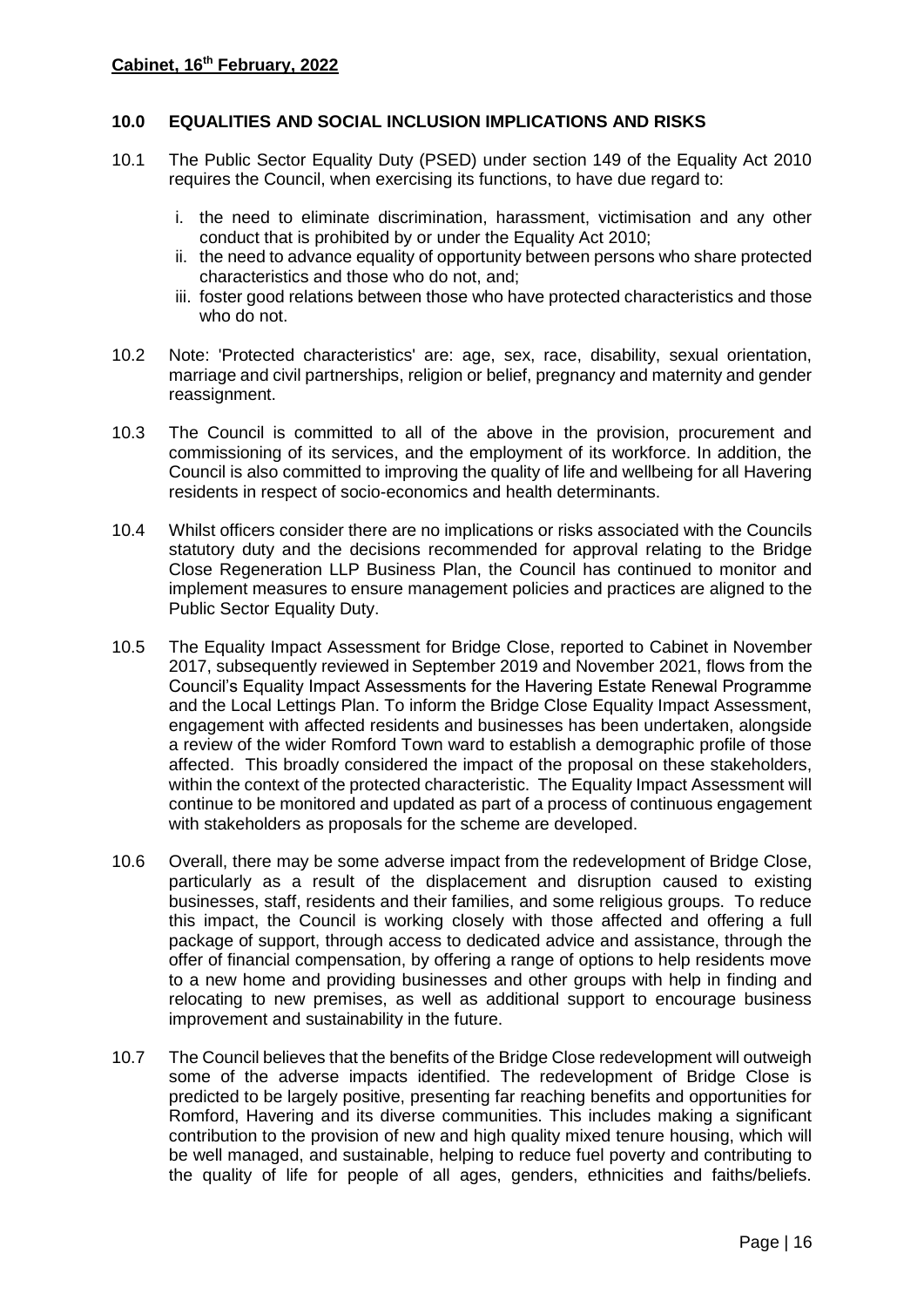Regeneration of the area will also support economic growth and prosperity across Havering, through creating new mixed workspace and community facilities, which will support business growth, enterprise and inward investment, as well as local jobs, apprenticeships and wider employment opportunities. The development will also help to create a greater sense of place and platform for learning, creativity and culture, whilst also supporting education, health, leisure and recreation. The introduction of robust estate management services across the development will also aid in preventing crime and social disorder, whilst the new neighbourhood will encourage social inclusion, community cohesion and equality, helping to foster positive relations amongst existing and new communities.

- 10.8 The development will also improve the local environment by helping to reduce the barrier effect of the Ring Road, creating a safer and more welcoming environment. The introduction of a new east-west pedestrian and cycle bridge will provide greater access and connectivity to the town centre and rail station, encouraging use of public transport, walking and cycling. A rejuvenated public realm and enhanced River Rom will create an improved blue and green amenity, both for the enjoyment of local people and visitors alike. The development will reintegrate Bridge Close with Romford town centre and in doing so will complement the town centre and help the areas expansion as retail and residential quarter, providing more choice and opportunity for the future and new health and education facilities as well as affordable housing for local people.
- 10.9 Further to a review officers consider the existing Equality Impact Assessments for Bridge Close, as updated in November 2021, continue to be of relevance to the project and for the purpose of seeking the agreement by Cabinet of the Bridge Close Regeneration LLP Business Plan 2022-23.

## **11.0 HEALTH AND WELLBEING IMPLICATIONS AND RISKS**

- 11.1 There are no Health and Wellbeing implications of, or risks relating to, this proposed decision.
- 11.2 In relation to the proposed development, an initial Health Impact Assessment has, however, already been undertaken. This indicates that the overall nature of the identified impacts is positive or neutral, including positive impacts on housing provision, mental health and the wellbeing of new residents. The proposed scheme provides opportunities for employment, provides community floor space and contains multiple and well connected public spaces.
- 11.3 An updated Health Impact Assessment has been undertaken in October, 2021 in preparation for the submission of the planning application in due course. The Assessment concludes that the overall nature of the identified impacts is positive or neutral including positive impacts on housing provision, mental health and wellbeing of the new residents. The proposal provides opportunities for employment, provides community floorspace and contains multiple and well connected public spaces. The proposed design is characterised by high quality, accessibility and sustainability. A minor negative impact has been estimated with regards to a small shortfall in the onsite provision of children play space and a remedy has been provided.
- 11.4 It is anticipated that the longer term benefits outweigh the short term impacts. More efficient use of land, high design standards, sustainable solutions and the provision of social infrastructure ensure that the proposed uses are the best uses of the land.
- 11.5 A further Health Impact Assessment will be carried out for the development prior to the commencement of works, covering the period during and post construction to identify